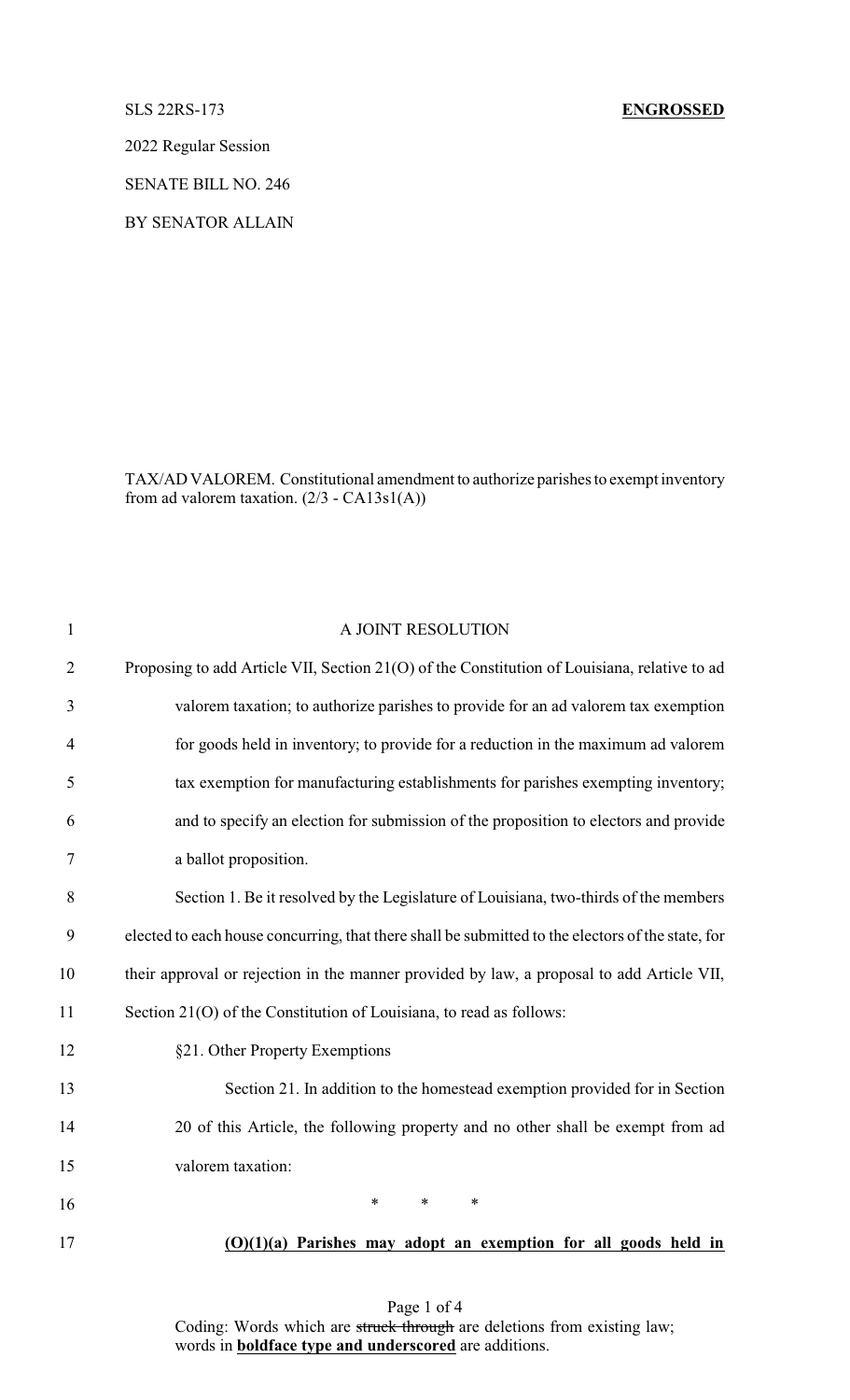| $\mathbf{1}$   | inventory in the parish from all ad valorem taxes imposed by all taxing           |
|----------------|-----------------------------------------------------------------------------------|
| $\overline{2}$ | authorities in the parish. The procedure for the adoption of this exemption shall |
| 3              | be as provided by law.                                                            |
| 4              | (b) The definition of "goods held in inventory" shall be as provided by           |
| 5              | law. Once enacted, the definition shall not be amended or repealed except by a    |
| 6              | law enacted by two-thirds of the elected members of each house of the             |
| 7              | legislature.                                                                      |
| 8              | (c) If a parish adopts this exemption, the exemption shall not be revoked         |
| 9              | except by a law enacted by two-thirds of the elected members of each house of     |
| 10             | the legislature.                                                                  |
| 11             | $(2)(a)$ No new contracts for exemption pursuant to Paragraph F of this           |
| 12             | Section may be entered into by the State Board of Commerce and Industry or        |
| 13             | its successor for new manufacturing establishments or additions to existing       |
| 14             | manufacturing establishments located in any parish that adopts the exemption      |
| 15             | for goods held in inventory pursuant to this Paragraph.                           |
| 16             | (b) No new contracts for exemption pursuant to Paragraph I of this                |
| 17             | Section may be entered into by or on behalf of any parish that adopts the         |
| 18             | exemption for goods held in inventory pursuant to this Paragraph.                 |
| 19             | $(3)(a)$ In parishes that adopt the exemption for goods held in inventory         |
| 20             | provided in Subparagraph (1) of this Paragraph, the State Board of Commerce       |
| 21             | and Industry or its successor, with the approval of the governor, may enter into  |
| 22             | contracts for the exemption from ad valorem taxes of a new manufacturing          |
| 23             | establishment or an addition to an existing manufacturing establishment in the    |
| 24             | parish, on terms and conditions as the board, with the approval of the governor,  |
| 25             | deems to be in the best interest of the state.                                    |
| 26             | (b) For purposes of the exemption provided by this Subparagraph, the              |
| 27             | terms "manufacturing establishment" and "addition" mean a new plant or            |
| 28             | establishment or an addition or additions to any existing plant or establishment  |
| 29             | that engages in the business of working raw materials into wares suitable for use |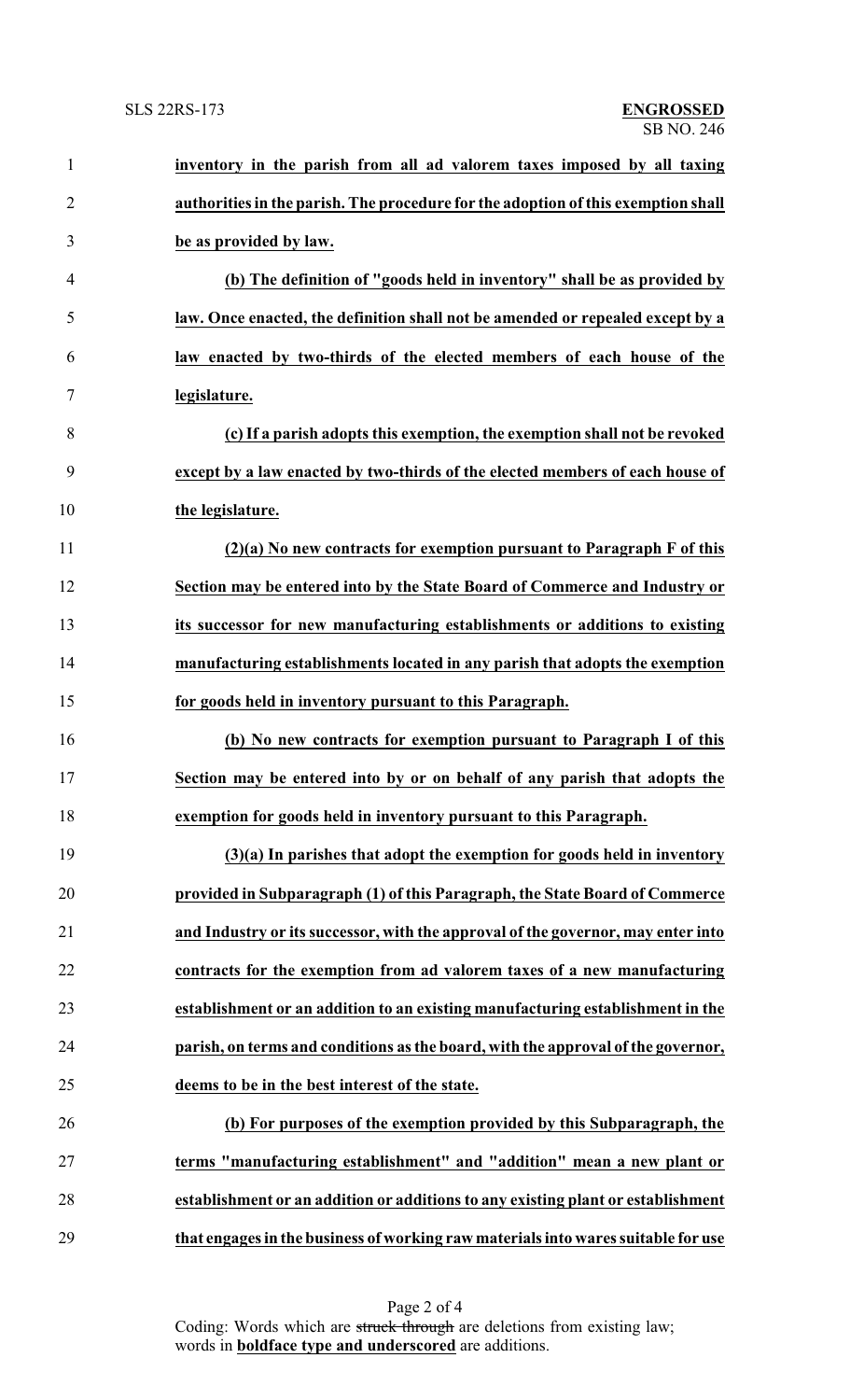| $\mathbf{1}$   | or that gives new shapes, qualities, or combinations to matter that already has               |
|----------------|-----------------------------------------------------------------------------------------------|
| $\overline{2}$ | gone through some artificial process.                                                         |
| 3              | (c) An exemption granted pursuant to this Subparagraph shall be for an                        |
| $\overline{4}$ | initial term of no more than five calendar years and may be renewed for a                     |
| 5              | second term of no more than five calendar years. A manufacturing                              |
| 6              | establishment or addition shall be eligible for a renewal only if it has met all the          |
| 7              | terms and conditions of the initial contract.                                                 |
| 8              | (d) No exemption contract entered into pursuant to this Subparagraph                          |
| 9              | shall exempt more than eighty percent of the ad valorem taxes that otherwise                  |
| 10             | would be owed to each tax recipient body.                                                     |
| 11             | (e) All property exempted pursuant to this Subparagraph shall be listed                       |
| 12             | on the assessment rolls and submitted to the Louisiana Tax Commission or its                  |
| 13             | successor.                                                                                    |
| 14             | (f) The approval process for this exemption shall be as provided in                           |
| 15             | regulations by the Board of Commerce and Industry or in an executive order                    |
| 16             | issued by the governor.                                                                       |
| 17             | Section 2. Be it further resolved that this proposed amendment shall be submitted             |
| 18             | to the electors of the state of Louisiana at the statewide election to be held on             |
| 19             | November 8, 2022.                                                                             |
| 20             | Section 3. Be it further resolved that on the official ballot to be used at said election     |
| 21             | there shall be printed a proposition, upon which the electors of the state shall be permitted |
| 22             | to vote YES or NO, to amend the Constitution of Louisiana, which proposition shall read as    |
| 23             | follows:                                                                                      |
| 24             | Do you support an amendment that authorizes parishes to exempt inventory                      |
| 25             | from ad valorem taxation in exchange for a reduction of the maximum                           |
| 26             | exemption for manufacturing establishments?                                                   |
| 27             | (Adds Article VII, Section 21(O))                                                             |